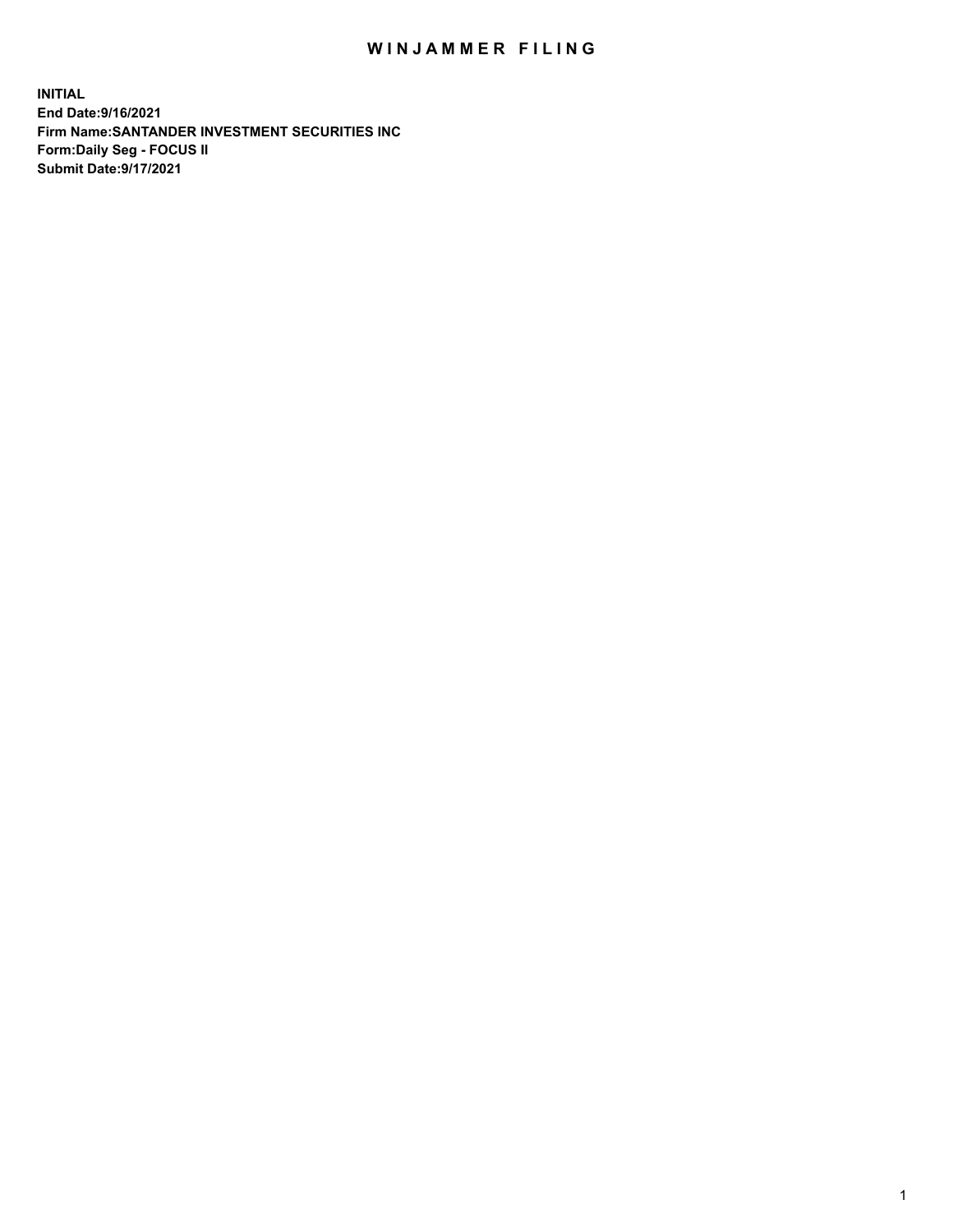**INITIAL End Date:9/16/2021 Firm Name:SANTANDER INVESTMENT SECURITIES INC Form:Daily Seg - FOCUS II Submit Date:9/17/2021 Daily Segregation - Cover Page**

| Name of Company<br><b>Contact Name</b>                                            | <b>SANTANDER INVESTMENT</b><br><b>SECURITIES INC</b><br><b>Richard Ro</b> |  |
|-----------------------------------------------------------------------------------|---------------------------------------------------------------------------|--|
|                                                                                   |                                                                           |  |
| <b>Contact Phone Number</b>                                                       | (212) 350-3662                                                            |  |
| <b>Contact Email Address</b>                                                      | richard.ro@santander.us                                                   |  |
| FCM's Customer Segregated Funds Residual Interest Target (choose one):            |                                                                           |  |
| a. Minimum dollar amount: ; or                                                    | <u>70,000,000</u>                                                         |  |
| b. Minimum percentage of customer segregated funds required:% ; or                | $\overline{\mathbf{0}}$                                                   |  |
| c. Dollar amount range between: and; or                                           | 0 <sub>0</sub>                                                            |  |
| d. Percentage range of customer segregated funds required between:% and%.         | 0 <sub>0</sub>                                                            |  |
| FCM's Customer Secured Amount Funds Residual Interest Target (choose one):        |                                                                           |  |
| a. Minimum dollar amount: ; or                                                    | $\frac{0}{0}$                                                             |  |
| b. Minimum percentage of customer secured funds required:% ; or                   |                                                                           |  |
| c. Dollar amount range between: and; or                                           | 0 <sub>0</sub>                                                            |  |
| d. Percentage range of customer secured funds required between:% and%.            | 0 <sub>0</sub>                                                            |  |
| FCM's Cleared Swaps Customer Collateral Residual Interest Target (choose one):    |                                                                           |  |
| a. Minimum dollar amount: ; or                                                    |                                                                           |  |
| b. Minimum percentage of cleared swaps customer collateral required:% ; or        | $\frac{0}{0}$                                                             |  |
| c. Dollar amount range between: and; or                                           | 0 <sub>0</sub>                                                            |  |
| d. Percentage range of cleared swaps customer collateral required between:% and%. | 00                                                                        |  |

Attach supporting documents CH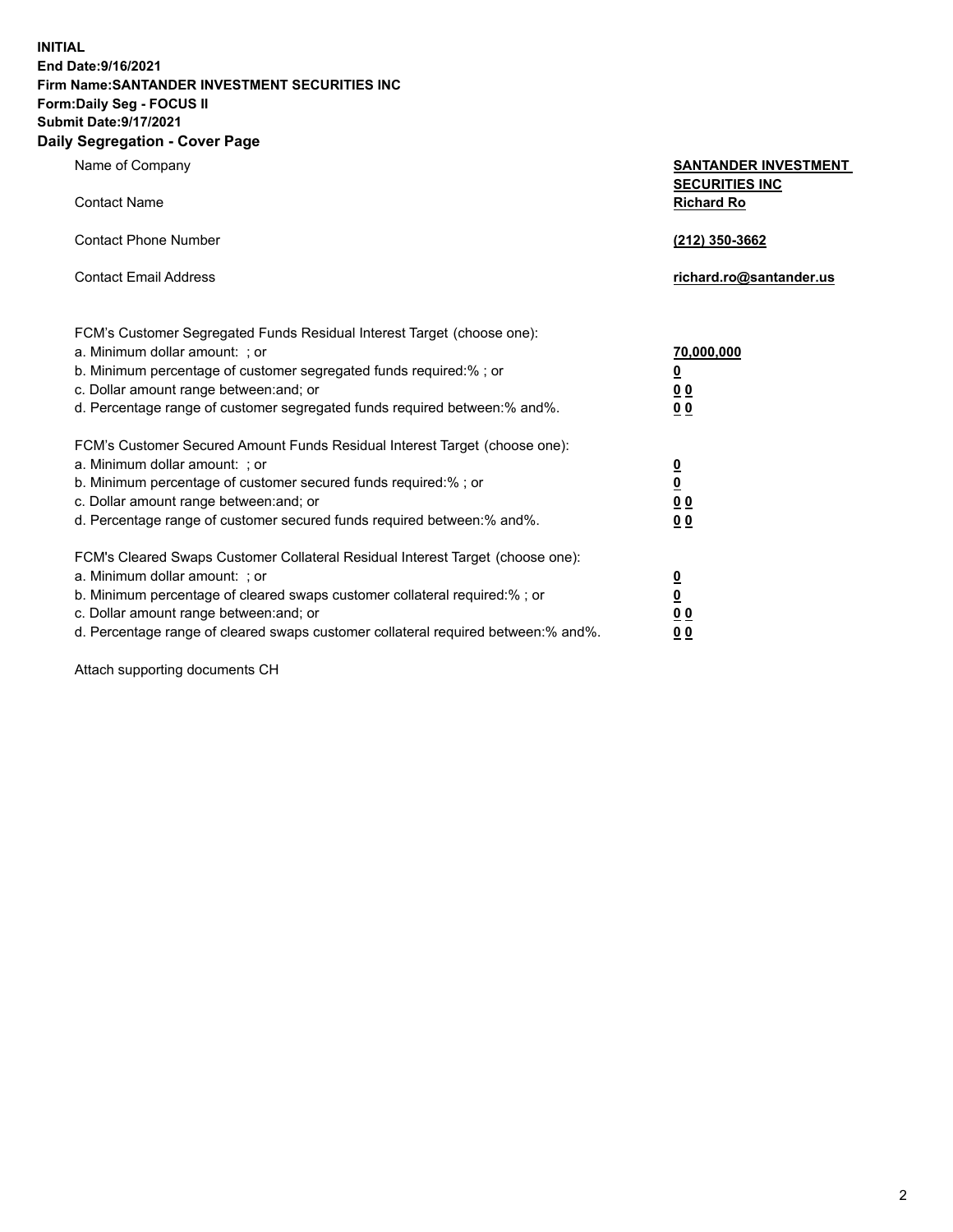**INITIAL End Date:9/16/2021 Firm Name:SANTANDER INVESTMENT SECURITIES INC Form:Daily Seg - FOCUS II Submit Date:9/17/2021 Daily Segregation - Secured Amounts**

|          | Foreign Futures and Foreign Options Secured Amounts                                         |                     |
|----------|---------------------------------------------------------------------------------------------|---------------------|
|          | Amount required to be set aside pursuant to law, rule or regulation of a foreign            | $0$ [7305]          |
|          | government or a rule of a self-regulatory organization authorized thereunder                |                     |
| 1.       | Net ledger balance - Foreign Futures and Foreign Option Trading - All Customers             |                     |
|          | A. Cash                                                                                     | $0$ [7315]          |
|          | B. Securities (at market)                                                                   | $0$ [7317]          |
| 2.       | Net unrealized profit (loss) in open futures contracts traded on a foreign board of trade   | $0$ [7325]          |
| 3.       | Exchange traded options                                                                     |                     |
|          | a. Market value of open option contracts purchased on a foreign board of trade              | $0$ [7335]          |
|          | b. Market value of open contracts granted (sold) on a foreign board of trade                | $0$ [7337]          |
| 4.       | Net equity (deficit) (add lines 1. 2. and 3.)                                               | $0$ [7345]          |
| 5.       | Account liquidating to a deficit and account with a debit balances - gross amount           | $0$ [7351]          |
|          | Less: amount offset by customer owned securities                                            | 0 [7352] 0 [7354]   |
| 6.       | Amount required to be set aside as the secured amount - Net Liquidating Equity              | $0$ [7355]          |
|          | Method (add lines 4 and 5)                                                                  |                     |
| 7.       | Greater of amount required to be set aside pursuant to foreign jurisdiction (above) or line | $0$ [7360]          |
|          | 6.                                                                                          |                     |
|          | FUNDS DEPOSITED IN SEPARATE REGULATION 30.7 ACCOUNTS                                        |                     |
| 1.       | Cash in banks                                                                               |                     |
|          | A. Banks located in the United States                                                       | $0$ [7500]          |
|          | B. Other banks qualified under Regulation 30.7                                              | 0 [7520] 0 [7530]   |
| 2.       | <b>Securities</b>                                                                           |                     |
|          | A. In safekeeping with banks located in the United States                                   | $0$ [7540]          |
|          | B. In safekeeping with other banks qualified under Regulation 30.7                          | 0 [7560] 0 [7570]   |
| 3.       | Equities with registered futures commission merchants                                       |                     |
|          | A. Cash                                                                                     | $0$ [7580]          |
|          | <b>B.</b> Securities                                                                        | $0$ [7590]          |
|          | C. Unrealized gain (loss) on open futures contracts                                         | $0$ [7600]          |
|          | D. Value of long option contracts                                                           | $0$ [7610]          |
|          | E. Value of short option contracts                                                          | 0 [7615] 0 [7620]   |
| 4.       | Amounts held by clearing organizations of foreign boards of trade                           |                     |
|          | A. Cash                                                                                     | $0$ [7640]          |
|          | <b>B.</b> Securities                                                                        | $0$ [7650]          |
|          | C. Amount due to (from) clearing organization - daily variation                             | $0$ [7660]          |
|          | D. Value of long option contracts                                                           | $0$ [7670]          |
| 5.       | E. Value of short option contracts                                                          | 0 [7675] 0 [7680]   |
|          | Amounts held by members of foreign boards of trade                                          |                     |
|          | A. Cash                                                                                     | 0 [7700]            |
|          | <b>B.</b> Securities                                                                        | 0 <sup>[7710]</sup> |
|          | C. Unrealized gain (loss) on open futures contracts<br>D. Value of long option contracts    | $0$ [7720]          |
|          | E. Value of short option contracts                                                          | $0$ [7730]          |
|          |                                                                                             | 0 [7735] 0 [7740]   |
| 6.<br>7. | Amounts with other depositories designated by a foreign board of trade                      | 0 [7760]            |
| 8.       | Segregated funds on hand<br>Total funds in separate section 30.7 accounts                   | $0$ [7765]          |
| 9.       | Excess (deficiency) Set Aside for Secured Amount (subtract line 7 Secured Statement         | $0$ [7770]          |
|          | Page 1 from Line 8)                                                                         | 0 [7380]            |
| 10.      | Management Target Amount for Excess funds in separate section 30.7 accounts                 | $0$ [7780]          |
| 11.      | Excess (deficiency) funds in separate 30.7 accounts over (under) Management Target          | 0 <sup>[7785]</sup> |
|          |                                                                                             |                     |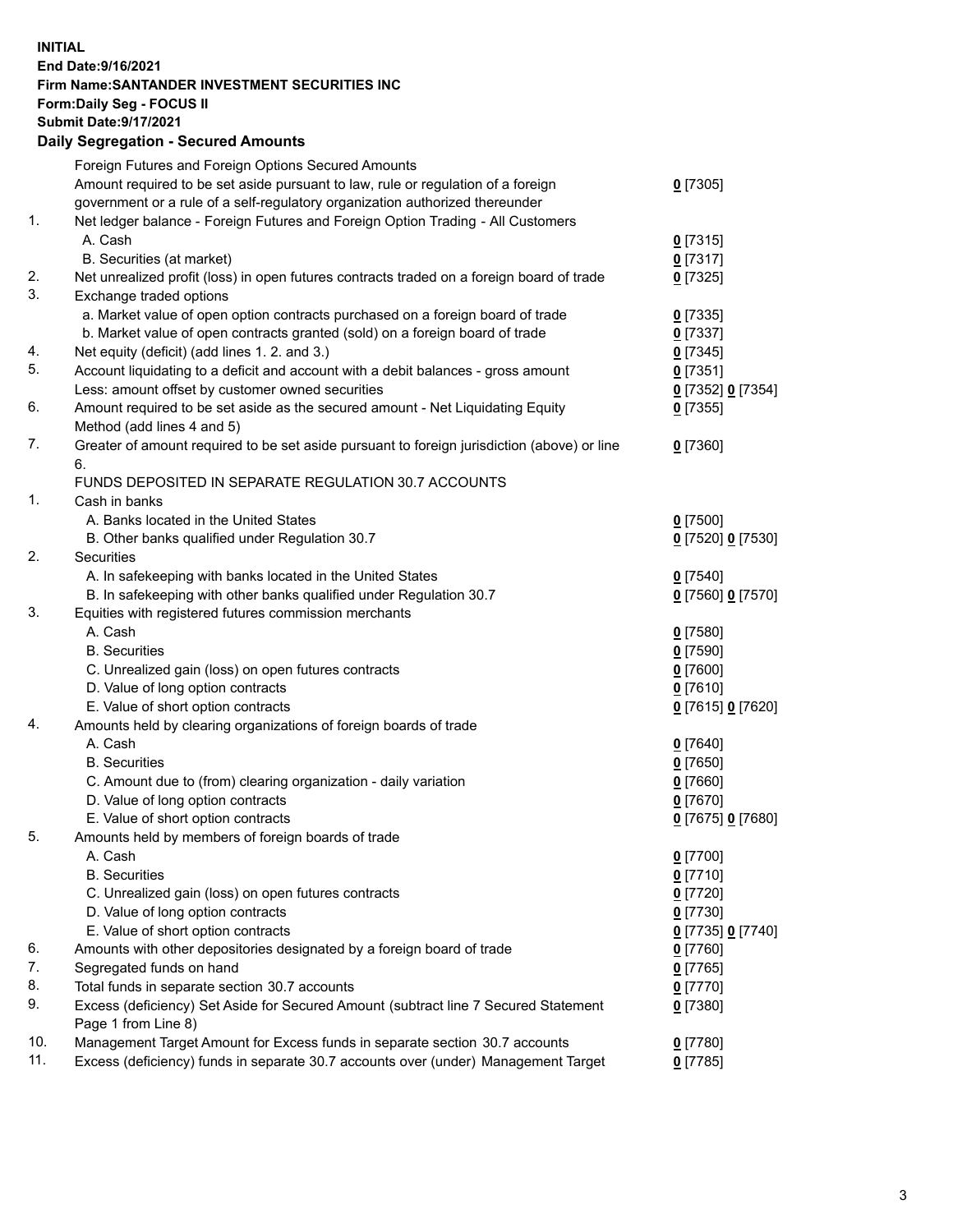| <b>INITIAL</b> |                                                                                     |                                         |
|----------------|-------------------------------------------------------------------------------------|-----------------------------------------|
|                | End Date: 9/16/2021                                                                 |                                         |
|                | Firm Name: SANTANDER INVESTMENT SECURITIES INC                                      |                                         |
|                | <b>Form:Daily Seg - FOCUS II</b>                                                    |                                         |
|                | <b>Submit Date: 9/17/2021</b>                                                       |                                         |
|                | Daily Segregation - Segregation Statement                                           |                                         |
|                | SEGREGATION REQUIREMENTS(Section 4d(2) of the CEAct)                                |                                         |
| 1.             | Net ledger balance                                                                  |                                         |
|                | A. Cash                                                                             | 2,614,479,155 [7010]                    |
|                | B. Securities (at market)                                                           | $0$ [7020]                              |
| 2.             | Net unrealized profit (loss) in open futures contracts traded on a contract market  | -394,871,369 [7030]                     |
| 3.             | Exchange traded options                                                             |                                         |
|                | A. Add market value of open option contracts purchased on a contract market         | 32,057,640 [7032]                       |
|                | B. Deduct market value of open option contracts granted (sold) on a contract market | -32,979,906 [7033]                      |
| 4.             | Net equity (deficit) (add lines 1, 2 and 3)                                         | 2,218,685,520 [7040]                    |
| 5.             | Accounts liquidating to a deficit and accounts with                                 |                                         |
|                | debit balances - gross amount                                                       | $0$ [7045]                              |
|                | Less: amount offset by customer securities                                          | 0 [7047] 0 [7050]                       |
| 6.             | Amount required to be segregated (add lines 4 and 5)                                | 2,218,685,520 [7060]                    |
|                | FUNDS IN SEGREGATED ACCOUNTS                                                        |                                         |
| 7.             | Deposited in segregated funds bank accounts                                         |                                         |
|                | A. Cash                                                                             | 201,495,324 [7070]                      |
|                | B. Securities representing investments of customers' funds (at market)              | $0$ [7080]                              |
|                | C. Securities held for particular customers or option customers in lieu of cash (at | $0$ [7090]                              |
|                | market)                                                                             |                                         |
| 8.             | Margins on deposit with derivatives clearing organizations of contract markets      |                                         |
|                | A. Cash                                                                             | 2,056,102,924 [7100]                    |
|                | B. Securities representing investments of customers' funds (at market)              | $0$ [7110]                              |
|                | C. Securities held for particular customers or option customers in lieu of cash (at | $0$ [7120]                              |
|                | market)                                                                             |                                         |
| 9.<br>10.      | Net settlement from (to) derivatives clearing organizations of contract markets     | 34,731,017 [7130]                       |
|                | Exchange traded options<br>A. Value of open long option contracts                   |                                         |
|                | B. Value of open short option contracts                                             | 32,057,640 [7132]<br>-32,979,906 [7133] |
| 11.            | Net equities with other FCMs                                                        |                                         |
|                | A. Net liquidating equity                                                           | $0$ [7140]                              |
|                | B. Securities representing investments of customers' funds (at market)              | $0$ [7160]                              |
|                | C. Securities held for particular customers or option customers in lieu of cash (at | $0$ [7170]                              |
|                | market)                                                                             |                                         |
| 12.            | Segregated funds on hand                                                            | $0$ [7150]                              |
| 13.            | Total amount in segregation (add lines 7 through 12)                                | 2,291,406,999 [7180]                    |
| 14.            | Excess (deficiency) funds in segregation (subtract line 6 from line 13)             | 72,721,479 [7190]                       |
| 15.            | Management Target Amount for Excess funds in segregation                            | 70,000,000 [7194]                       |
| 16.            | Excess (deficiency) funds in segregation over (under) Management Target Amount      | 2,721,479 [7198]                        |
|                | <b>Excess</b>                                                                       |                                         |